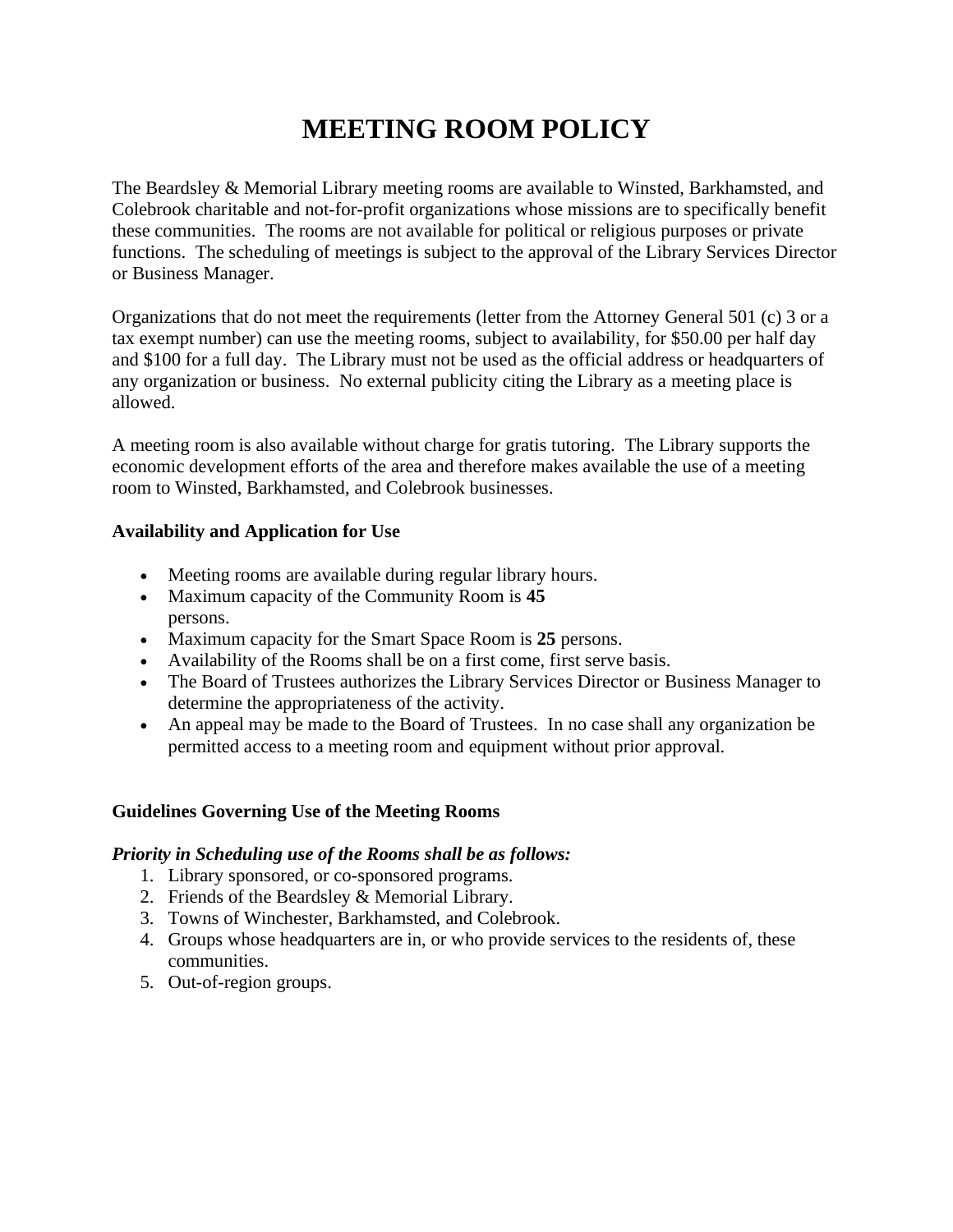## **General Rules**

- The fact that a group or individual is permitted to use the Meeting Room does not in any way constitute an endorsement of the group's policies or beliefs.
- Groups using a Meeting Room will be responsible for costs arising from any damage or loss to the Library during use.
- Groups booking a Meeting Room must adhere to posted fire codes regarding the number of persons allowed in the room.
- All Activities conducted in a Meeting Room must be free of charge. For profit fundraising activities are not permitted.
- The Library must not be used as the official address or headquarters of any group or organization.
- No smoking, vapor usage or alcoholic beverages will be permitted.
- The Beardsley & Memorial Library or its employees, Trustees, and volunteers are not liable for any claims arising out of the use of the facility.

Approved By Board of Trustees October 2017